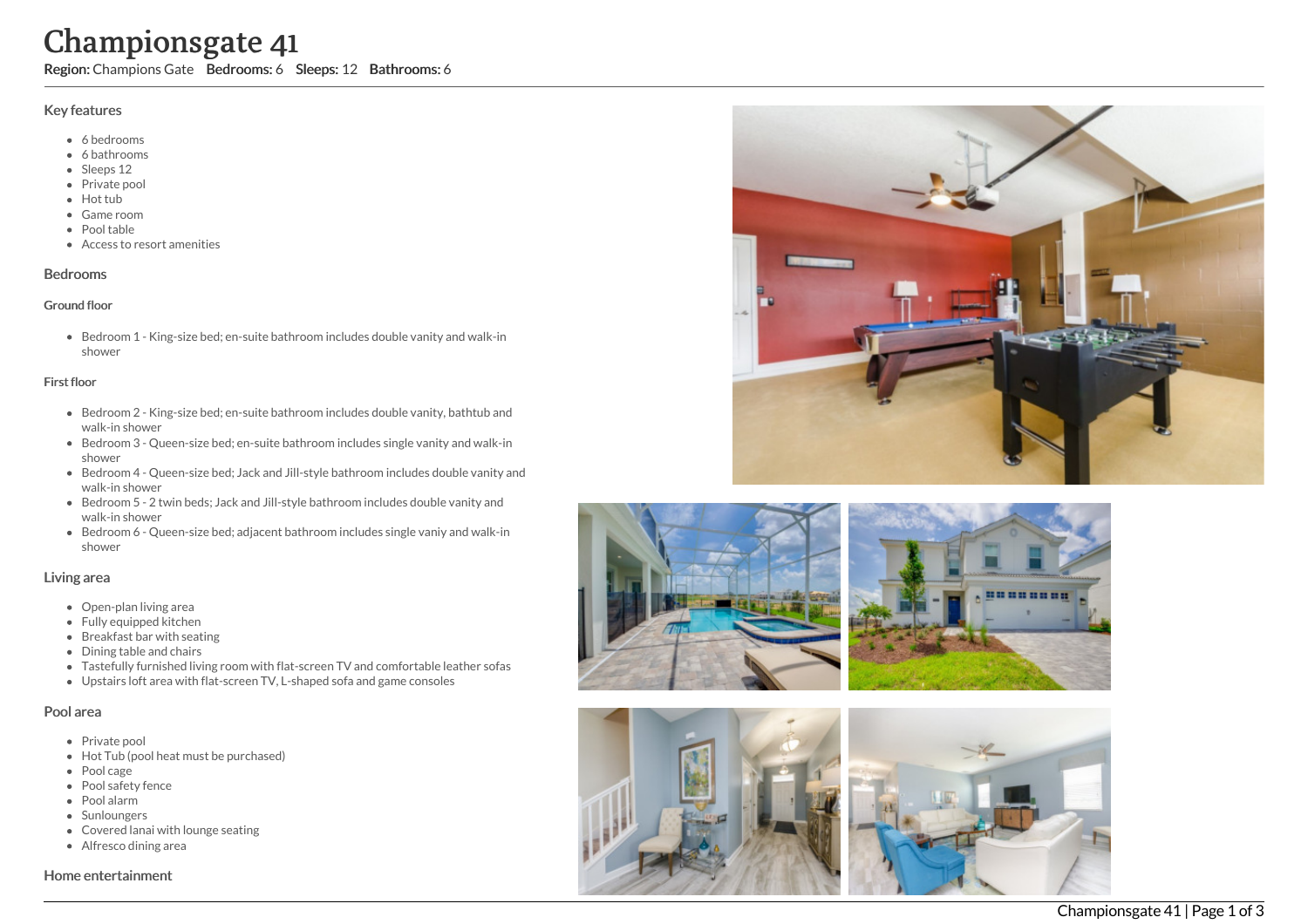- Flat-screen TVs in living areas
- Game room with pool table and foosball table
- Board game room

# General

- Air conditioning throughout
- Complimentary wifi
- Bedding and towels included
- Private parking

# Laundry room

- Washer and dryer
- Iron and ironing board

# Children's equipment available for hire

- $\bullet$  Crib
- Stroller
- $\bullet$  High chair
- Pack and play

# Resort facilities

Ideally located close to many of Orlando à ¢â,¬â" ¢s theme parks, Championsgate Resort offers a wide variety of fantastic amenities for the whole family to enjoy. Set within 900 acres, this luxury resort is home to an 18-hole championship golf course, a fully equipped gym, a games room and multiple sports courts. Guests can choose from a selection of swimming pools; kids will enjoy the waterslides and splash park whilst adults can float in the lazy river, or relax under a private cabana. An excellent retreat after a busy day at the parks, guests of Championsgate Resort will also have access to a movie theater, a range of shops and an impressive spa. There is also a great selection of restaurants and bars on site, including a poolside grill, a sports bar and the impressive clubhouse.

# Places of interest

- Golf courses 0 miles
- Shopping mall 3 miles
- Disney World 8 miles
- Seaworld 17 miles
- Universal Studios 20 miles
- Legoland 25 miles